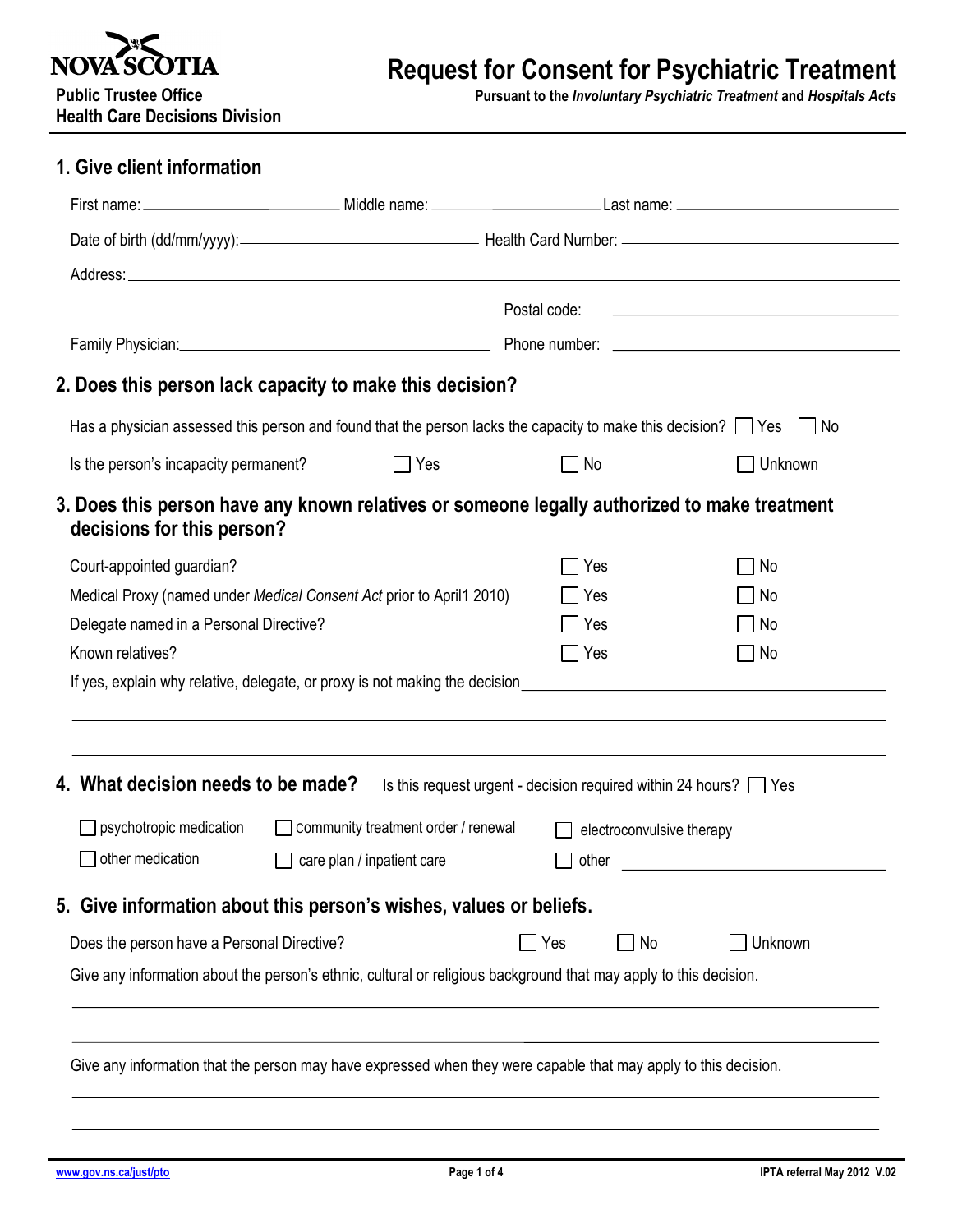## **6. Give information about this request for consent** (please complete this section for all referrals)

|                                                     | Diagnoses or health problems which are relevant to this request: <u>[</u> [11] Diagnoses or health problems which are relevant to this request:                                                                 |              |                             |
|-----------------------------------------------------|-----------------------------------------------------------------------------------------------------------------------------------------------------------------------------------------------------------------|--------------|-----------------------------|
|                                                     |                                                                                                                                                                                                                 |              |                             |
|                                                     |                                                                                                                                                                                                                 |              |                             |
|                                                     |                                                                                                                                                                                                                 |              |                             |
|                                                     | What are the risks of refusing this treatment? —————————————————————————————————                                                                                                                                |              |                             |
|                                                     | Is there a less restrictive or intrusive option available that would give the same benefit but is less risky than this treatment? Explain.                                                                      |              |                             |
| 7. Electroconvulsive therapy (ECT) $\Box$ N/A       |                                                                                                                                                                                                                 |              |                             |
|                                                     | Has this person had ECT before? $\Box$ Yes $\Box$ No $\Box$ Unknown If yes, what was its effect?                                                                                                                |              |                             |
| Give the expected ECT treatment schedule            |                                                                                                                                                                                                                 |              |                             |
| <u> 1989 - Johann Barbara, martxa eta politikar</u> | hospital.                                                                                                                                                                                                       |              |                             |
| 8. Community Treatment Order IN/A                   | The services required by this person and outlined in the attached Form 9 - Community Treatment Order<br>(IPTA s. 47) exist in the community and are available to the client and will be provided to the client. | Yes          | No                          |
| 9. Community Treatment Order Renewal □ N/A          | The services required by this person and outlined in the attached Form 10 – Renewal of Community Treatment Order                                                                                                |              |                             |
|                                                     | exist in the (IPTA s. 52) community and are available to the client be provided to the client                                                                                                                   | $\sqcap$ Yes | No.                         |
| www.gov.ns.ca/just/pto                              | Page 2 of 4                                                                                                                                                                                                     |              | IPTA referral May 2012 V.02 |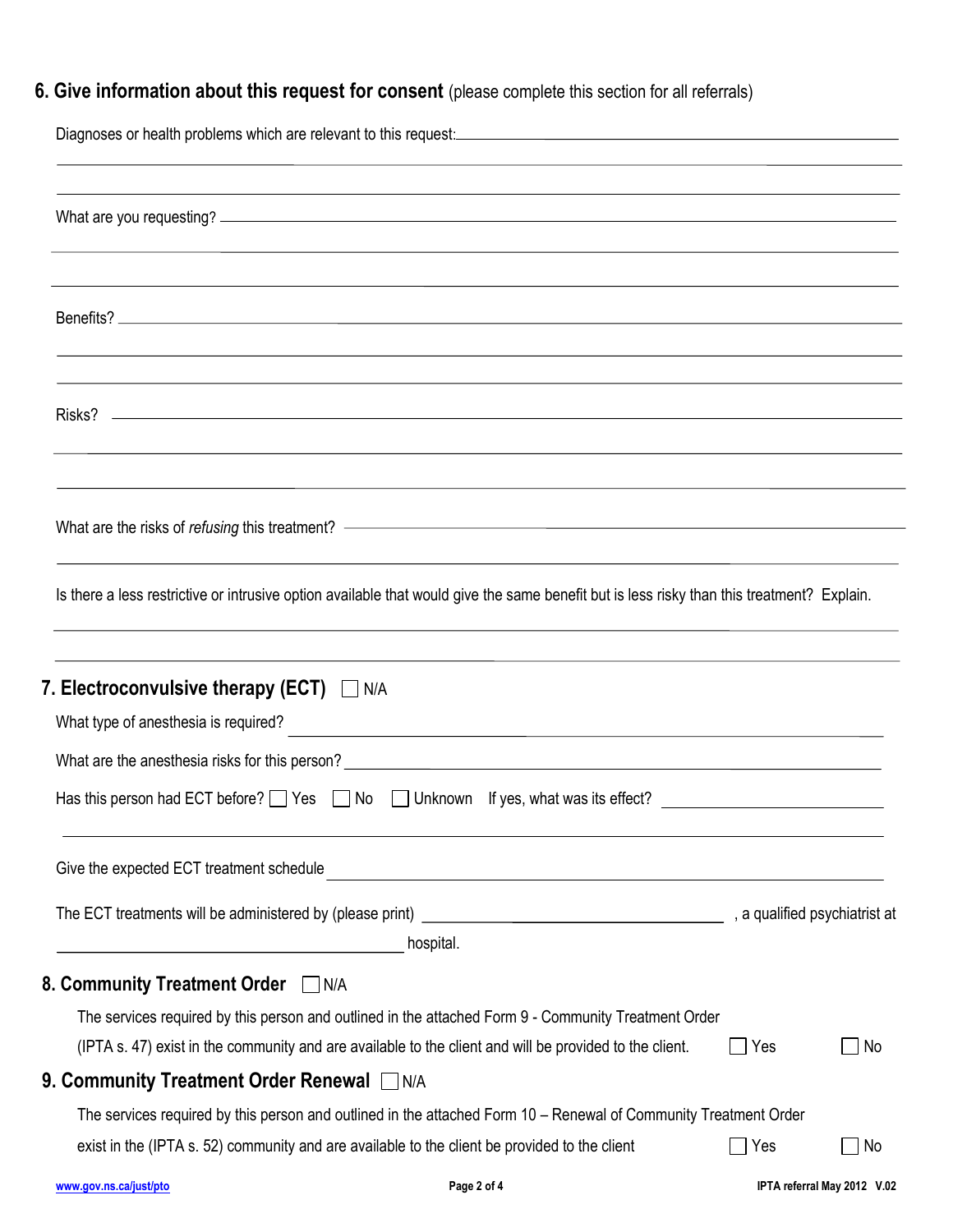## **10. Attach required and supporting documents**

| Copy of the person's Personal Directive                                                                                                                                                                                                                                             |                                                                                                                                                                                                                                      | attached                           |            |                          | no known personal directive                   |
|-------------------------------------------------------------------------------------------------------------------------------------------------------------------------------------------------------------------------------------------------------------------------------------|--------------------------------------------------------------------------------------------------------------------------------------------------------------------------------------------------------------------------------------|------------------------------------|------------|--------------------------|-----------------------------------------------|
| Form A - Declaration of Capacity to Consent to Treatment (Hospitals Act)<br>previously submitted & still valid<br>attached<br>Form 4 - Declaration of Involuntary Admission (IPTA)<br>attached<br>$\Box$ N/A<br>Form 9 - Community Treatment Order (IPTA)<br>attached<br>$\Box$ N/A |                                                                                                                                                                                                                                      |                                    |            |                          |                                               |
|                                                                                                                                                                                                                                                                                     |                                                                                                                                                                                                                                      |                                    |            |                          |                                               |
|                                                                                                                                                                                                                                                                                     |                                                                                                                                                                                                                                      |                                    |            |                          |                                               |
|                                                                                                                                                                                                                                                                                     | Form 10 - Renewal of Community Treatment Order (IPTA)                                                                                                                                                                                | attached                           |            | N/A                      |                                               |
|                                                                                                                                                                                                                                                                                     | <b>Supporting</b> – please attach existing documentation that would support this request.                                                                                                                                            |                                    |            |                          |                                               |
| $\Box$ report                                                                                                                                                                                                                                                                       | progress notes / assessment   medication order sheet                                                                                                                                                                                 |                                    |            |                          | Substitute Decision-maker Identification form |
| 11. Contact information and Signature                                                                                                                                                                                                                                               |                                                                                                                                                                                                                                      |                                    |            |                          |                                               |
|                                                                                                                                                                                                                                                                                     |                                                                                                                                                                                                                                      |                                    |            |                          |                                               |
| Address:                                                                                                                                                                                                                                                                            |                                                                                                                                                                                                                                      |                                    |            |                          |                                               |
|                                                                                                                                                                                                                                                                                     |                                                                                                                                                                                                                                      |                                    |            |                          |                                               |
|                                                                                                                                                                                                                                                                                     |                                                                                                                                                                                                                                      |                                    |            |                          |                                               |
|                                                                                                                                                                                                                                                                                     | Psychiatrist's signature for psychiatric treatment including ECT                                                                                                                                                                     |                                    | $\Box$ N/A |                          |                                               |
|                                                                                                                                                                                                                                                                                     |                                                                                                                                                                                                                                      |                                    |            |                          |                                               |
|                                                                                                                                                                                                                                                                                     | supervision or by or under the supervision of (please print)<br>supervision or by or under the supervision of (please print)<br>supervision or by or under the supervision of (please print)<br>supervision or by or under the super |                                    |            |                          |                                               |
|                                                                                                                                                                                                                                                                                     |                                                                                                                                                                                                                                      |                                    |            |                          |                                               |
|                                                                                                                                                                                                                                                                                     |                                                                                                                                                                                                                                      |                                    |            |                          |                                               |
|                                                                                                                                                                                                                                                                                     |                                                                                                                                                                                                                                      |                                    |            |                          |                                               |
| Psychiatrist's signature                                                                                                                                                                                                                                                            |                                                                                                                                                                                                                                      | Registration/License number        |            | Phone                    |                                               |
|                                                                                                                                                                                                                                                                                     |                                                                                                                                                                                                                                      |                                    |            |                          |                                               |
|                                                                                                                                                                                                                                                                                     | <b>Psychiatrist's signature for community treatment orders or renewals</b> □ N/A                                                                                                                                                     |                                    |            |                          |                                               |
|                                                                                                                                                                                                                                                                                     | This community treatment plan will be supervised and managed by me (please print) [10] This community treatment plan will be supervised and managed by me (please print)                                                             |                                    |            |                          |                                               |
|                                                                                                                                                                                                                                                                                     |                                                                                                                                                                                                                                      |                                    |            |                          |                                               |
|                                                                                                                                                                                                                                                                                     | agreed to carry out my responsibilities in my absence.                                                                                                                                                                               |                                    |            |                          |                                               |
|                                                                                                                                                                                                                                                                                     |                                                                                                                                                                                                                                      |                                    |            |                          |                                               |
| Psychiatrist's signature                                                                                                                                                                                                                                                            |                                                                                                                                                                                                                                      | Registration/License number        |            | Phone                    |                                               |
|                                                                                                                                                                                                                                                                                     |                                                                                                                                                                                                                                      |                                    |            |                          |                                               |
| 12. Return the form and attachments to:                                                                                                                                                                                                                                             |                                                                                                                                                                                                                                      |                                    |            |                          |                                               |
| <b>Health Care Decisions Division</b>                                                                                                                                                                                                                                               |                                                                                                                                                                                                                                      |                                    |            |                          |                                               |
| By Confidential Fax: (902) 428-2159                                                                                                                                                                                                                                                 |                                                                                                                                                                                                                                      |                                    |            |                          |                                               |
|                                                                                                                                                                                                                                                                                     |                                                                                                                                                                                                                                      |                                    |            |                          |                                               |
| <b>Questions?</b>                                                                                                                                                                                                                                                                   |                                                                                                                                                                                                                                      |                                    |            |                          |                                               |
| Call: 9(02) 424-4454                                                                                                                                                                                                                                                                |                                                                                                                                                                                                                                      | E-mail: PublicTrusteeHCD@gov.ns.ca |            | Web: gov.ns.ca/just/pto/ |                                               |